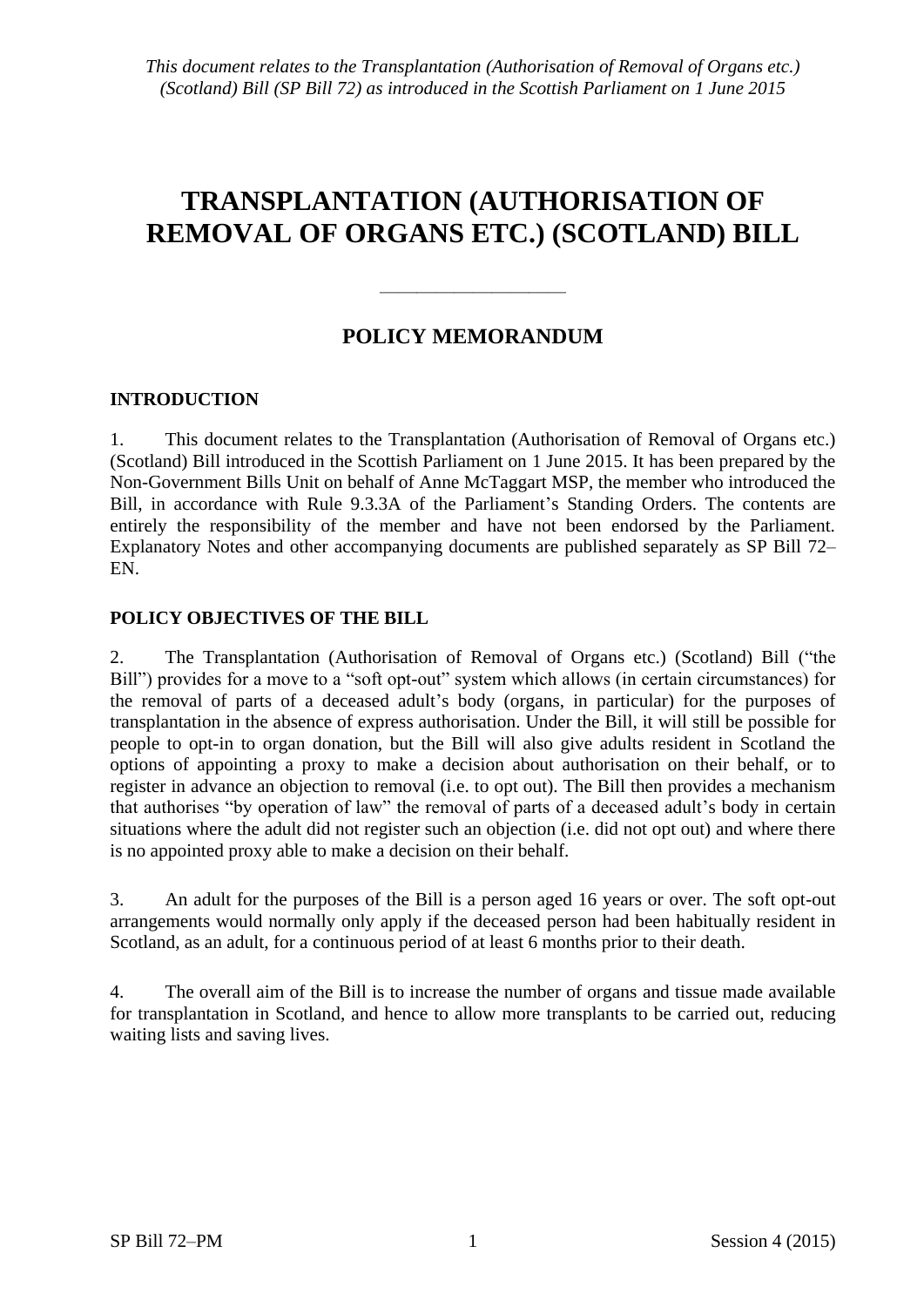# **BACKGROUND**

5. Organ donation has been the subject of debate in the Scottish Parliament many times over the years. In 2008, the Parliament debated the Organ Donation Taskforce report.<sup>1</sup> The Organ Donation Taskforce was set up by the UK Government in December 2006 with a remit to identify barriers to organ donation and to recommend actions needed to increase organ donation and procurement within the current legal framework.

6. The report made 14 recommendations for action which, if acted upon, could increase the number of organs available for transplantation across the UK by 50% by 2013. The recommendations focussed on improving the current legislative framework and establishing a more effective and integrated UK-wide approach. The UK and Scottish Governments both signed up to the report and its recommendations.

7. In 2008 the Organ Donation Taskforce also produced a report on its comparative review of the implications on organ donation numbers of a move to an opt-out system and concluded that an opt-out system should not be introduced in the UK at that time, but should be reviewed in five years' time in the light of success achieved in increasing donor numbers through implementation of the 14 recommendations contained in its report *Organs for Transplant*. 2

8. Anne McTaggart's decision to lodge the proposal on which this Bill is based followed a joint campaign by the Evening Times and Kidney Research UK who petitioned the Scottish Parliament to urge the Scottish Government to move to an opt-out system in Scotland.<sup>3</sup>

9. While the member welcomes the recent improvements in the number of people registering to donate, she believes that the available evidence supports her view that moving to an opt-out system would increase the number of donor organs available for transplantation more than any other method.

## **Current law and practice**

10. The Human Tissue (Scotland) Act 2006 provides the current legislative framework for organ donation and transplantation in Scotland. The equivalent legislation for the rest of the UK is the Human Tissue Act 2004. Both pieces of legislation generally provide an "opt-in" system for organ donation where individuals must authorise the removal and use of their organs after death for the purposes of transplantation.

11. The 2006 Act sets out that—

 $\overline{a}$ <sup>1</sup> Organ Donation Taskforce (2006), *Organs for Transplant: A Report by the Organ Donation Taskforce, page 31*. Available at:

<http://www.nhsbt.nhs.uk/to2020/resources/OrgansfortransplantsTheOrganDonorTaskForce1streport.pdf>

<sup>2</sup> Organ Donation Taskforce (2008), *The potential impact of an opt out system for organ donation in the UK*. Available at: [http://www.odt.nhs.uk/pdf/the-potential-impact-of-an-opt-out-system-for-organ-donation-in-the-](http://www.odt.nhs.uk/pdf/the-potential-impact-of-an-opt-out-system-for-organ-donation-in-the-UK.pdf)[UK.pdf](http://www.odt.nhs.uk/pdf/the-potential-impact-of-an-opt-out-system-for-organ-donation-in-the-UK.pdf)

 $\frac{3}{3}$  2012 SPICe briefing for the Public Petitions Committee on PE1453. Available at: [http://www.scottish.parliament.uk/ResearchBriefingsAndFactsheets/Petitions%20briefings%20S4/PE12-1453.pdf.](http://www.scottish.parliament.uk/ResearchBriefingsAndFactsheets/Petitions%20briefings%20S4/PE12-1453.pdf) Parliamentary debate on the petition in May 2014. Available at: <http://www.scottish.parliament.uk/parliamentarybusiness/28862.aspx?r=9137&i=88823>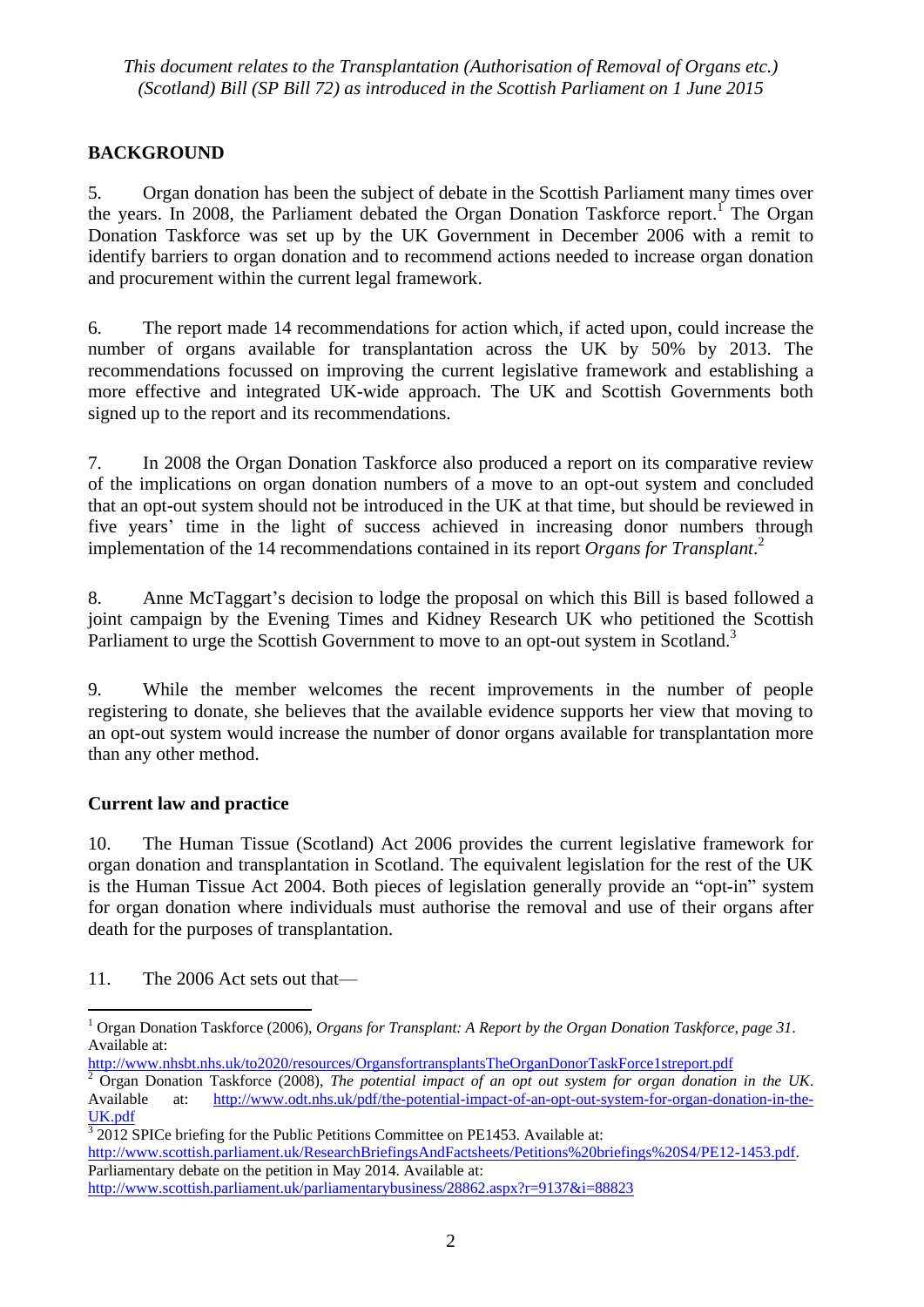- Any adult (or child aged 12 and over) can authorise the posthumous removal and use of their organs or tissue for transplantation (or other purposes, such as research). (For a child under 12, only a parent or guardian can give authorisation.)
- Authorisation to donate organs or tissue for transplantation generally takes precedence over authorisation for any other purpose.
- In the absence of authorisation by the adult (or child aged 12 or over) to remove organs or tissue for transplantation, the nearest relative (or parent or guardian) can authorise their removal for that (or another) purpose, but not if the relative (or parent/guardian) has actual knowledge that the adult (or child) was unwilling for them to be so removed and used.

12. Authorisation from one of these sources is one of the essential pre-conditions for the lawful removal and use of organs or tissue from a deceased person, along with restrictions on who may carry out the removal, and a number of other requirements. (Separate provision is made for parts of the body to be removed in connection with the functions of the procurator fiscal, e.g. in connection with a post-mortem examination. The 2006 Act also covers donation by live donors – e.g. where a person donates one kidney to a relative on dialysis). The unlawful removal or use of organs and tissue is a criminal offence, carrying a maximum sentence (on indictment) of 3 years' imprisonment, a fine (or both).

13. There are various ways in which people can give authorisation for the posthumous removal and use of their organs for transplantation (i.e. opt in to become an organ donor). These include:

- Joining the NHS Organ Donor Register. The NHS Organ Donor Register is the UK's national, confidential list of people who are willing to become organ donors after their death. This list is maintained by NHS Blood and Transplant, a UK wide Special Health Authority who deal with the allocation of organs across the UK.
- Telling their closest relatives or friends.
- Carrying a donor card.
- Writing it in a letter or document, such as a will.

14. As noted above, express authorisation is needed under the 2006 Act before organs may lawfully be removed for transplantation. But the existence of authorisation is not always enough. Although there is no statutory requirement for a deceased person's relatives to give consent, the practice is not to proceed with organ removal if the relatives object – and this is generally respected even if the deceased person was on the organ donor register or carrying a donor card.

## **Recent developments in other parts of the UK**

15. The Organ Donation (Presumed Consent) Bill 2008-09 was a Private Member's Bill introduced at Westminster by Mr Jeremy Browne MP to change to a soft opt-out system of organ donation. The Bill was debated at a second reading in the House of Commons on 19 June 2009 but ran out of time to be heard by a public bill committee before the end of the parliamentary session.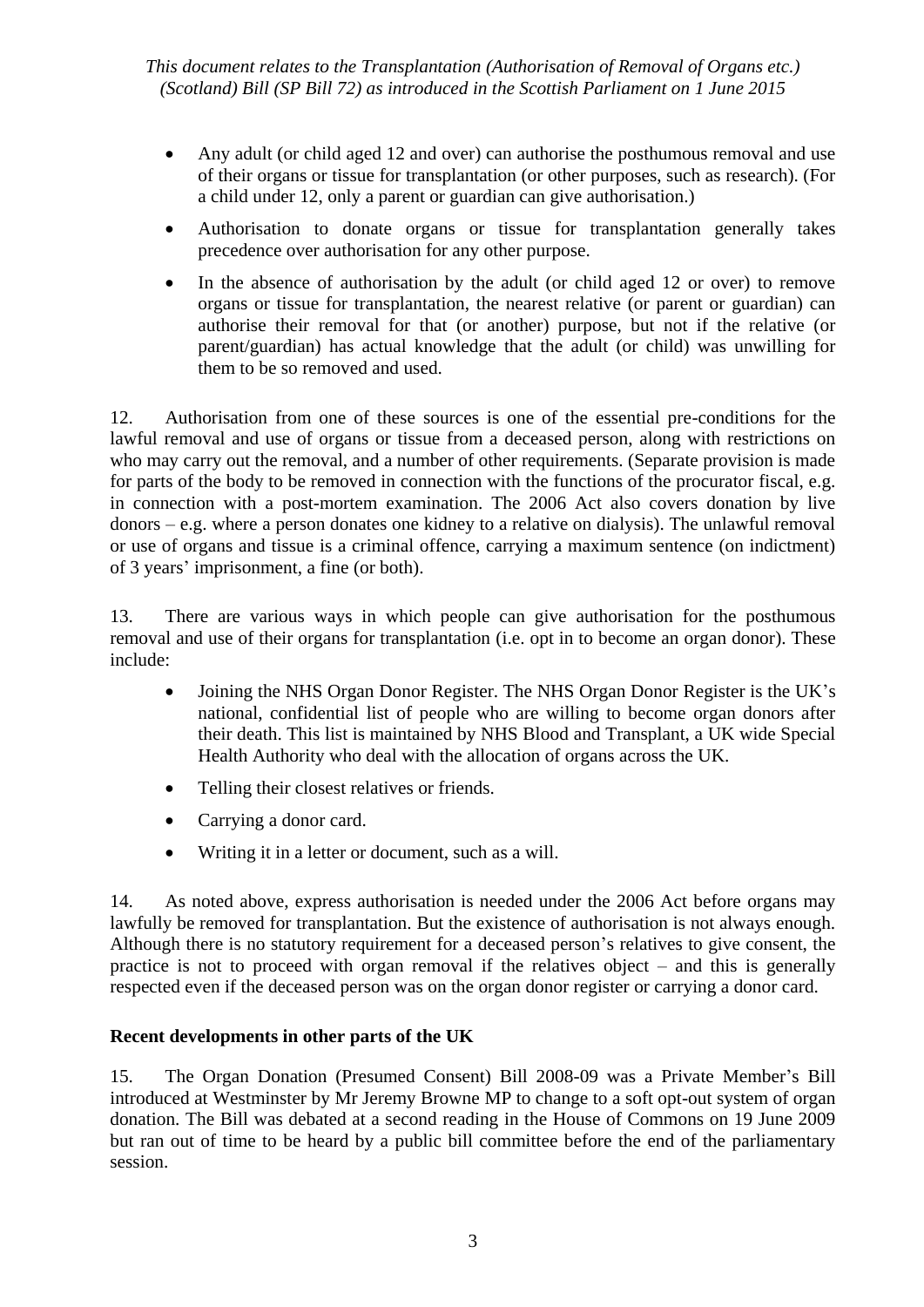16. The National Assembly for Wales (NAW) passed the Human Transplantation (Wales) Act in 2013. This Act provides for the implementation of a soft opt-out system for organ and tissue donation in Wales and will come fully into force on 1 December 2015. NAW recently published its first yearly report on the implementation of this Act, covering September 2013 to October 2014.<sup>4</sup> The Welsh Act provides for a move to a "soft" opt-out system where most adults will be "deemed" to have consented to the removal of their organs and tissues after death, for transplantation, unless they have expressed an objection. Deemed consent will not apply to children (aged under 18) or to "excepted adults" – i.e. adults who were not ordinarily resident in Wales for at least 12 months immediately before dying, or who lacked the capacity, for a significant period before dying, to understand the concept of deemed consent.

17. In Northern Ireland the process for organ donation and transplantation remains an opt-in system where express consent must be given for organ donation. In 2013 Mrs Jo-Anne Dobson MLA of the Northern Ireland Assembly consulted on a proposal for a Private Member's Bill to change from an opt-in system to a "soft" opt-out system. There were  $1,366$  consultation responses received, 82% of which were supportive of the proposed change. The proposal and consultation results were discussed by the Health, Social Services and Public Safety Committee on 23 October 2013. It is understood that a Bill to give effect to this proposal is currently being drafted.

#### **The case for change**

 $\overline{a}$ 

## *Support for an opt-out system*

18. In Scotland there are currently around 550 people waiting for an organ transplant and 41% of eligible people in Scotland have signed up to the organ donation register. Whilst this represents the highest sign-up rate in the  $UK<sup>5</sup>$  it is estimated that three people die every day in the UK whilst on the waiting list for a transplant.<sup>6</sup>

19. The UK was ranked  $13<sup>th</sup>$  in Europe in 2013 in terms of the number of deceased organ donation rates, at 21 donors per million population (pmp).<sup>7</sup> This represents a significant increase from 2006 when the UK donation rate was 12.9 donors  $pmp<sup>8</sup>$ . The increase is likely to be due in part to efforts made to improve the system of organ donation recommended by the Organ Donation Taskforce.

20. The 2006 figure showed that the UK lagged behind many of the European countries that have moved to an opt-out system. This includes Spain (35.5 donors pmp), France (23.2) and Italy (21.7). Whilst improvements in other aspects of the organ donation system in these countries, such as the introduction or better use of transplant co-ordinators, may account for some of these

<sup>4</sup> *Human Transplantation (Wales) Act 2013. Report laid before the National Assembly for Wales under Section 2(3).*  Available at: <http://gov.wales/topics/health/nhswales/organ/guidance/report/?lang=en>

<sup>5</sup> <https://www.organdonationscotland.org/tell-me-more>

<sup>&</sup>lt;sup>6</sup> <https://www.organdonationscotland.org/tell-me-more>

<sup>7</sup> *EC Journalistic Workshop on Organ donation and transplantation; recent facts and figures* (2014). Available at: [http://ec.europa.eu/health/blood\\_tissues\\_organs/docs/ev\\_20141126\\_factsfigures\\_en.pdf.](http://ec.europa.eu/health/blood_tissues_organs/docs/ev_20141126_factsfigures_en.pdf) In this context, a donor is a person from whom organs may lawfully be taken, not necessarily a person from whom organs are in fact taken.

<sup>8</sup> Organ Donation Taskforce (2008), *Organs for Transplant: A Report by the Organ Donation Taskforce,* Page 20, paragraph 2.2. Available at:

<http://www.nhsbt.nhs.uk/to2020/resources/OrgansfortransplantsTheOrganDonorTaskForce1streport.pdf>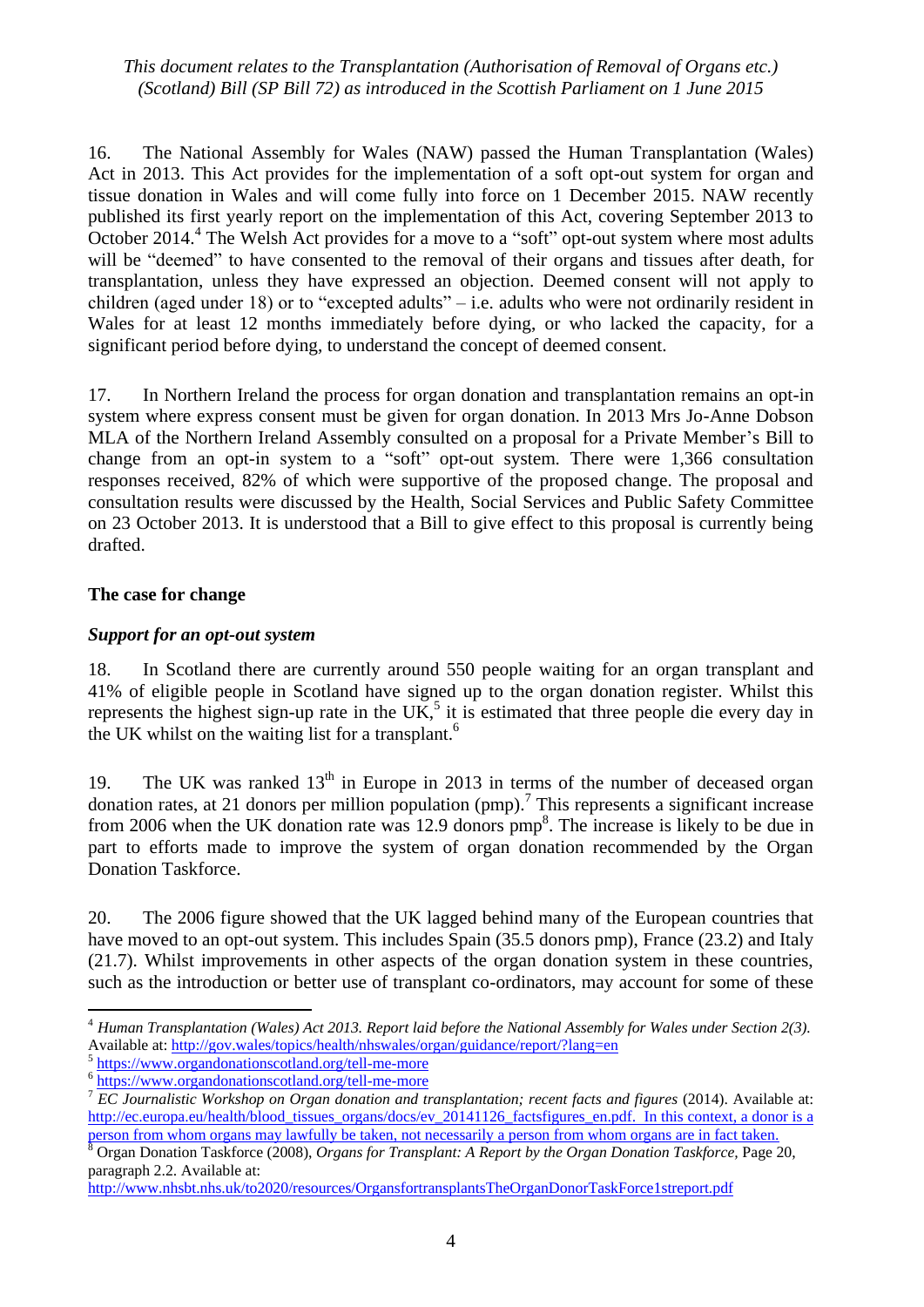increases, the member considers that the evidence supports her view that adopting an opt-out system significantly increases the number of donors.

21. A YouGov survey in 2007 indicated that 74% of respondents in Scotland supported a system of presumed consent for organ donation,<sup>9</sup> whilst a Scottish Government survey undertaken in 2012 found that only 5% of the population opposed organ donation in principle.<sup>10</sup> Despite recent surveys suggesting that there is widespread support for posthumous organ donation, this is not reflected in those registering to donate organs and/or tissue.

22. Historically, the number of donor organs available for transplantation has been outstripped by demand and this continues to be the case. It is estimated that the waiting list for donor organs is growing by around 5% per year, largely due to factors such as increases in renal and liver disease, better clinical management of serious illnesses, lower thresholds for transplantation and growing ethnic diversity within the population (making it more difficult to match organs and tissue to patients). Additionally, it is expected that an ageing population and an anticipated increase in the incidence of type 2 diabetes will further increase demand.

23. Organisations including the British Heart Foundation, the British Medical Association and the Royal College of Physicians in Edinburgh support the move to an opt-out system.

## *International comparisons*

24. As mentioned above a number of European countries have adopted a form of presumed consent legislation for organ donation. Within the EU, the following countries surpassed the UK in 2011 for rates of deceased organ donations per million people: Austria, Belgium, Croatia, the Czech Republic, Finland, France, Ireland, Italy, Malta, Norway, Portugal and Spain.<sup>11</sup> All of these countries, with the exception of Malta and Ireland, operate an opt-out system.

25. Research into the impact on organ donation rates of adopting opt-out systems has concluded that it has a positive effect on the number of organs donated. A joint study undertaken by Harvard University and the University of Chicago in 2005 found "that while differences in other determinants of organ donation explain much of the variation in donation rates, after controlling for those determinants presumed consent legislation has a positive and sizeable effect on organ donation rates"<sup>12</sup> The study also found that organ donation rates increase by approximately 25-30% in countries where an opt-out system is introduced.

26. In 2008, the University of York was commissioned by the Organ Donation Taskforce to carry out a systematic literature review with the aim of assessing the impact of opt-out legislation on organ donation rates in other countries. Results showed that Austria and Singapore both

<sup>1</sup> <sup>9</sup> British Medical Association. (2007) press release on YouGov survey. Available at:

[http://web.bma.org.uk/pressrel.nsf/wall/A2B95F1F0C609726802573780034838B?OpenDocument.](http://web.bma.org.uk/pressrel.nsf/wall/A2B95F1F0C609726802573780034838B?OpenDocument)

<sup>10</sup> Scottish Government. (2013). *A Donation and Transplantation Plan for Scotland 2013-2020.* Available at: http://www.gov.scot/Resource/0042/00427357.pdf

<sup>&</sup>lt;sup>11</sup> [http://ec.europa.eu/health/blood\\_tissues\\_organs/docs/ev\\_20121009\\_facts\\_figures.pdf](http://ec.europa.eu/health/blood_tissues_organs/docs/ev_20121009_facts_figures.pdf)

 $12$  A. Abadie & S. Gay, 2006, "The impact of presumed consent legislation on cadaveric organ donation: A crosscountry study", *Journal of Health Economics*, 25(4). Available at: <http://www.hks.harvard.edu/fs/aabadie/pconsent.pdf>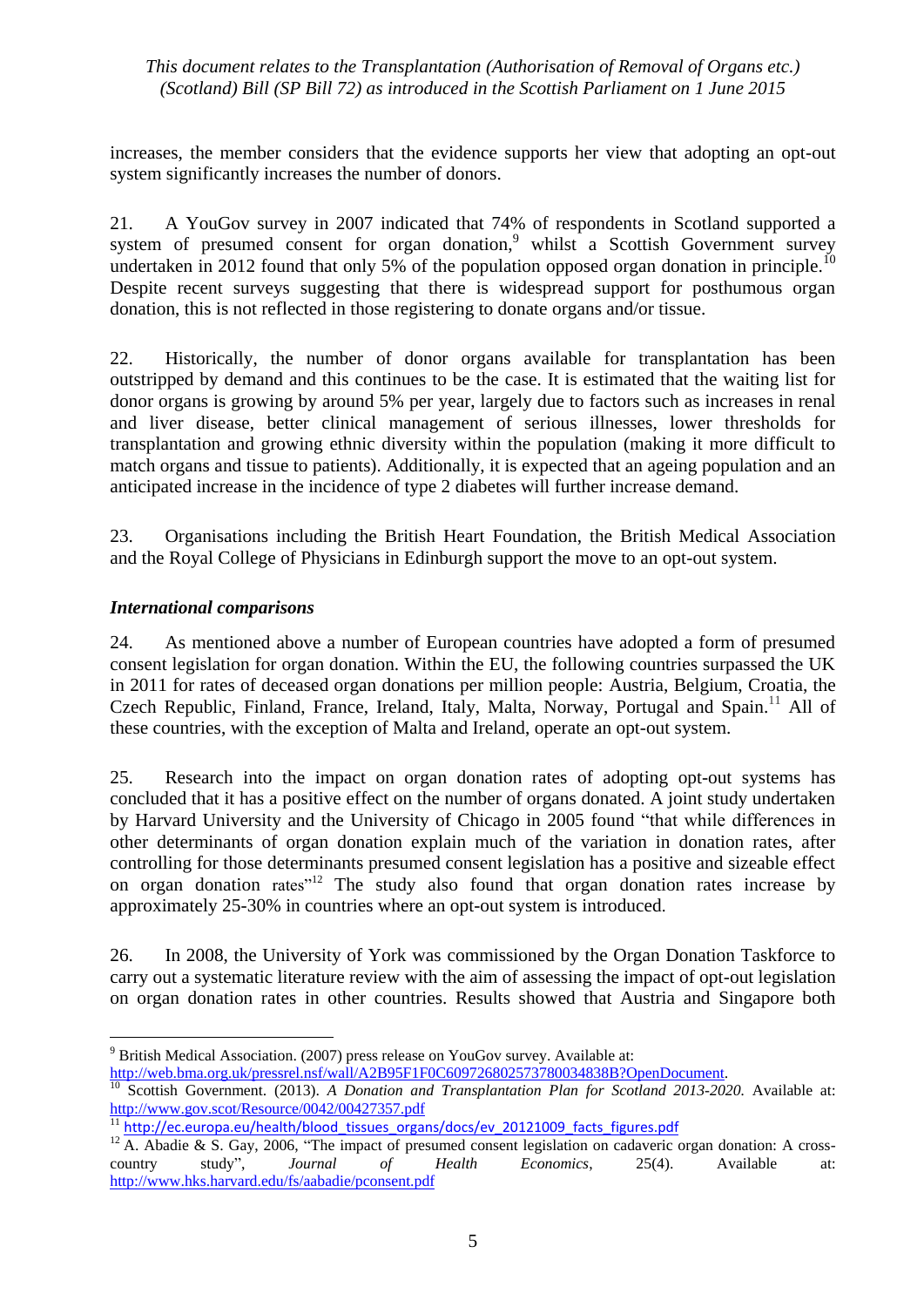experienced an increase in donation rates of up to 25% after moving to a hard form of presumed consent.<sup>13</sup>

27. In 2012, the Welsh Government carried out a further literature review of information assessing the impact of opt-out legislation on organ donation rates published since 2008.<sup>14</sup> The main findings of this review were:

- International evidence suggests that an association exists between presumed consent legislation and increased organ donation rates;
- Recent surveys indicate that there is significant support for the introduction of an opt-out system for organ donation in Wales; and
- Experimental literature provides evidence for a mechanism through which presumed consent might increase organ donation, through the influence of the default position.

28. Whilst there are some countries operating an opt-out system that have lower donation rates than the UK, such as Sweden, the member considers that the international evidence clearly demonstrates a clear link between an opt-out system and higher donation rates.

29. Spain has been a particular success story with regards to increasing its rates of organ donation. In 2006 Spain had the highest organ donation rate in Europe at 35 donors per million population  $(pmp)^{15}$ , and maintained that rate in 2013. In contrast, the UK had one of the lowest rates at 13 pmp in 2006.<sup>16</sup> In the mid-to-late 1990s, before the Spanish authorities began to systematically address barriers to organ donation, Spain had a rate similar to that of the UK. Furthermore, where aspects of the Spanish approach were implemented in Italy and a number of South American countries, they all experienced an immediate rise in organ donation, with Tuscany doubling its donation rate within a year<sup>17</sup>. The Organ Donation Taskforce's view is that "it is entirely possible for the same to happen in the UK".<sup>18</sup>

30. Belgium provides another example of a country that introduced a soft opt-out system in 1986 and within three years saw donor rates double.<sup>19</sup>

31. The member believes that, notwithstanding recent improvements, the UK's continued comparatively low rate of organ donation and the growing need for the number of organ donations to increase present a strong case for moving to a new system of organ donation in Scotland. Given the clear evidence of the success of opt-out systems adopted by many countries a move to an opt-out system of organ donation offers the single most effective method of addressing the problem.

 $\overline{a}$ <sup>13</sup> <http://www.odt.nhs.uk/pdf/the-potential-impact-of-an-opt-out-system-for-organ-donation-in-the-UK.pdf> <sup>14</sup> <http://gov.wales/docs/caecd/research/121203optoutorgandonationsummaryen.pdf>

<sup>15</sup> Organ Donation Taskforce (2008), *Organs for Transplant: A Report by the Organ Donation Taskforce,* Page 20, paragraph 2.2. Available at:

<http://www.nhsbt.nhs.uk/to2020/resources/OrgansfortransplantsTheOrganDonorTaskForce1streport.pdf>  $\frac{16}{16}$  Ibid., Page 20, paragraph 2.2.

<sup>17</sup> *[EC Journalistic Workshop on Organ donation and transplantation; recent facts and figures](http://ec.europa.eu/health/blood_tissues_organs/docs/ev_20141126_factsfigures_en.pdf)* (26/11/14),

<sup>18</sup> Organ Donation Taskforce (2008), *Organs for Transplant: A Report by the Organ Donation Taskforce,* Page 20, paragraph 2.2. Available at:

[http://www.nhsbt.nhs.uk/to2020/resources/OrgansfortransplantsTheOrganDonorTaskForce1streport.pdf.](http://www.nhsbt.nhs.uk/to2020/resources/OrgansfortransplantsTheOrganDonorTaskForce1streport.pdf) <sup>19</sup> <http://optingforlife.org/about-opt-out/>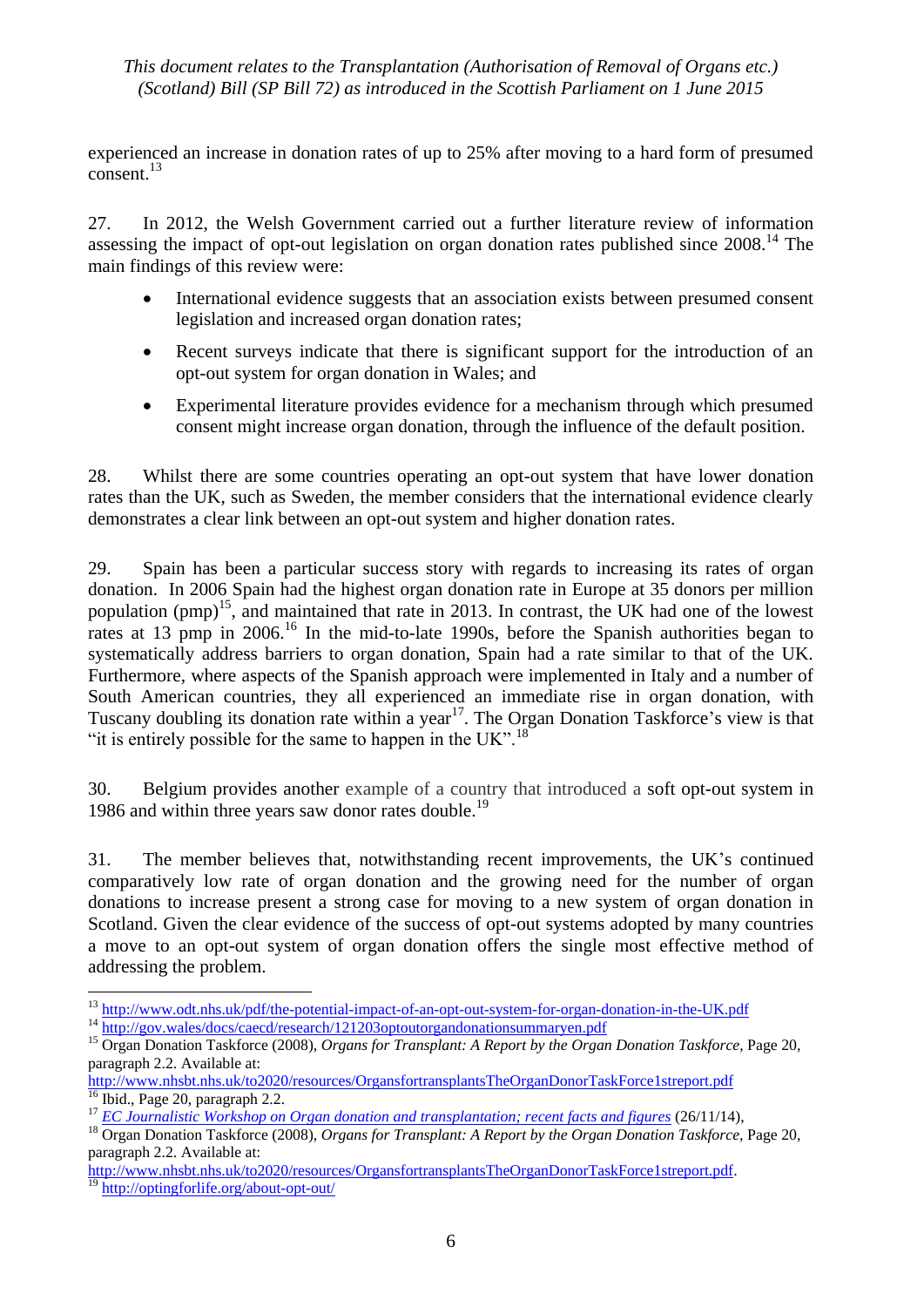## **The Scottish Government's position**

32. In 2013 the Scottish Government launched *A Donation and Transplantation Plan for Scotland 2013* – 2020,<sup>20</sup> which outlined the progress made in Scotland since 2008.

33. The report commented that many people who support organ donation still have not signed up to the Organ Donor Register and that there is a wide variation of organ donation rates across Scotland. The report is a companion to the UK Strategy, *Taking Organ Donation to 2020*<sup>21</sup>, and makes no reference to a move to an opt-out system; rather it states that the Scottish Government will continue to work closely with other parts of the UK and with NHS Blood and Transplant on implementing the 21 recommendations designed to improve the donation process as a whole.

## **DETAIL OF THE BILL**

34. The Bill amends the Human Tissue (Scotland) Act 2006, but only to the extent necessary to achieve the move to a soft opt-out system. The Bill does not affect the existing position for children (under the age of 16), nor does it remove the existing provisions that allow an adult to give authorisation for the posthumous removal and use of his or her own organs (section 6), and that allow an adult's nearest relative to give authorisation where the adult did not do so and where the nearest relative is not aware of any objection expressed by the adult (section 7). The Bill only applies to the removal and use of organs from deceased adults, and has no effect on the law so far as living donors are concerned.

35. The existing arrangements involving the NHS Blood and Transplant service will not be affected by the Bill, and Scotland will continue to share the UK-wide NHS Organ Donation Register and the services provided by NHSBT, such as the allocation of organs across the UK, management of data and information, and the training and management of specialist nurses and clinical leads.

36. The main process that would be followed under the 2006 Act, as amended by the Bill, in deciding whether organs or tissue may be lawfully removed from a deceased person, is illustrated in the flowchart that is annexed to this Memorandum.

## **A "soft" opt-out system**

37. As noted above, the current system of organ donation in Scotland is an "opt-in system". whereby a deceased person's organs may be removed for transplant only if the person has expressly authorised such removal before his or her death (i.e. opted in), or if another person with a relevant relationship to the deceased (usually as a relative) has given express authorisation. The main purpose of the Bill is to reverse the presumption behind this system to one where organ removal may be authorised "by operation of law" – i.e. without the express authorisation of any such person – unless the deceased person expressed an objection to that removal before their death (i.e. opted out). The system created by the Bill is referred to as a

<sup>&</sup>lt;u>.</u> <sup>20</sup> Scottish Government report. (2013), *A Donation and Transplantation Plan for Scotland 2013-2020.* Available at: <http://www.gov.scot/Publications/2013/07/7461>

<sup>21</sup> NHS Blood and Transplant. *Taking Organ Transplantation to 2020.* Available at: <http://www.nhsbt.nhs.uk/to2020/>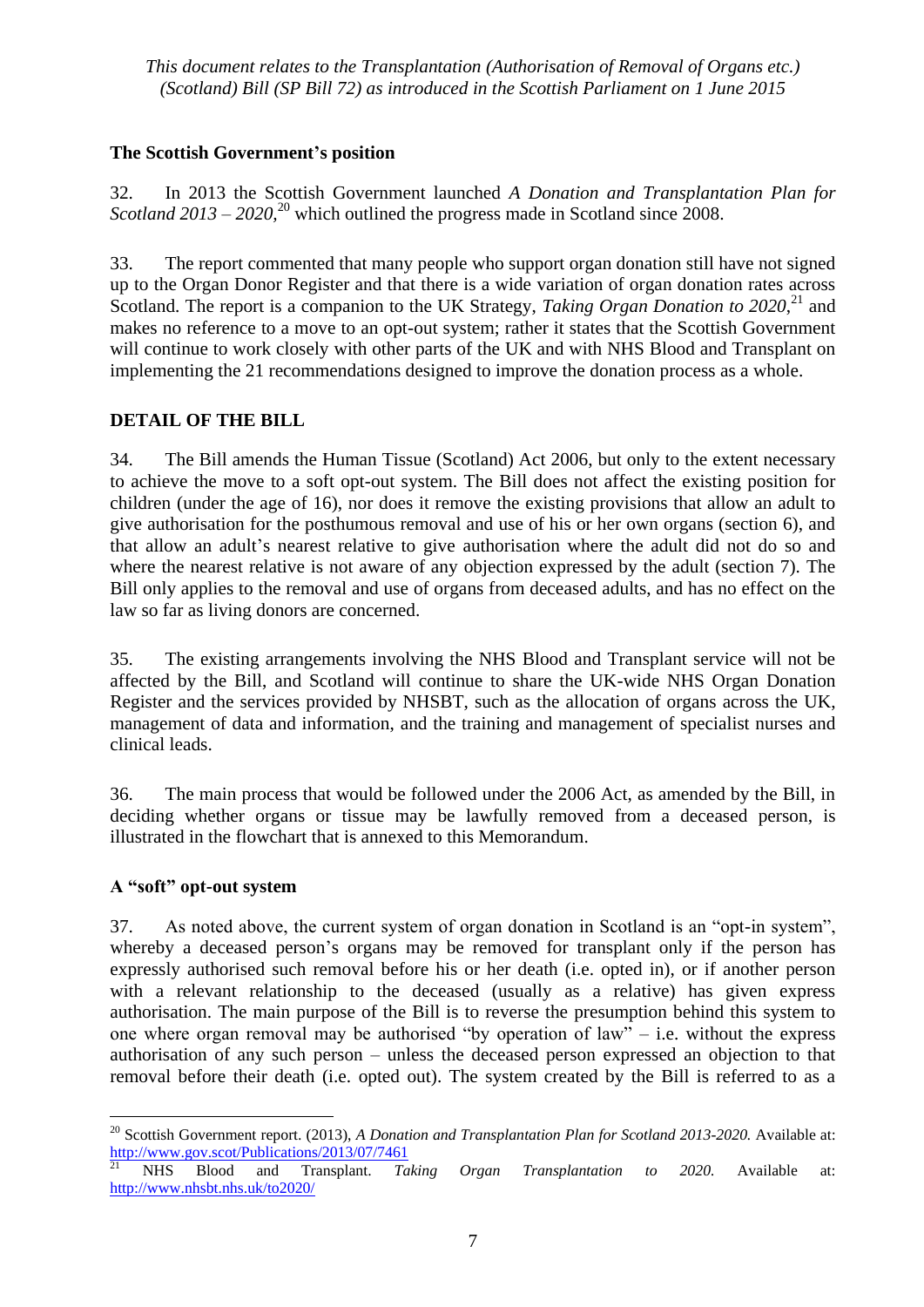―soft‖ opt-out system as it retains the right to opt in alongside the new option to opt out, and continues to require consultation with the deceased person's relatives. (A "hard", or pure, optout system would be one in which only an express objection by the deceased adult could prevent his or her organs being lawfully removed, in which there would no longer be any option to opt in, and in which there would be no role for the relatives.) It should be noted, however, that the Bill does not allow relatives to block the removal of organs by reference to their own views or preferences about organ donation; they are consulted only to help establish whether the deceased person had expressed any objection, having had a reasonable opportunity to do so.

38. The Bill also allows an adult to appoint a proxy (or proxies) to make the decision, after the adult's death, whether to authorise the removal of his or her organs for transplantation. Appointing a proxy is to be an additional positive choice for an adult, as an alternative to either opting in (e.g. by joining the organ donor register) or opting out (by recording an objection). Authorisation "by operation of law" can only apply, therefore, where the adult chose none of these three options (or, if the choice was to appoint a proxy, where the proxy cannot be contacted or is unable or unwilling to reach a decision within a reasonable time).

39. The proxy provisions are explained further below.

#### **Duties of Ministers**

40. The Bill imposes some additional duties on the Scottish Ministers, and updates some existing duties. In particular, it requires Ministers to approve a register in which people resident in Scotland may record an objection to the removal of their organs or tissue for transplantation. It is envisaged that this will be the existing Organ Donor Register, or another register that is available on an equivalent basis – so the obligation on Ministers is to approve such a register rather than necessarily create it. Ministers are also made responsible for ensuring that a publicity campaign is run throughout the period (of at least 6 months) between the "first appointed day" (by which the approved register must be up and running) and the "second appointed day" (when the new provision allowing organs and tissue to be removed from a deceased adult who had not opted out first comes into operation).

#### **"Authorised investigating persons"**

41. The Bill refers throughout to "authorised investigating persons" (or AIPs). These will be health professionals (appointed under regulations made by Ministers) whose role is to determine whether or not a deceased adult's organs can lawfully be removed and used for transplantation. The AIP's role is, firstly, to check whether the person's wishes (to opt in, opt out or appoint a proxy) were formally registered, and to contact, or attempt to contact, any proxies that had been appointed to obtain a decision (authorising or refusing authorisation for the removal of organs). Where there is no proxy, or the proxy or proxies are unable or unwilling to make a decision within a reasonable time, it is for the AIP to consult the nearest relative to determine whether they are aware of any objection to the removal of organs that the deceased person had expressed (but not registered), or of anything that might lead to the conclusion that the deceased person did not have a reasonable opportunity to object.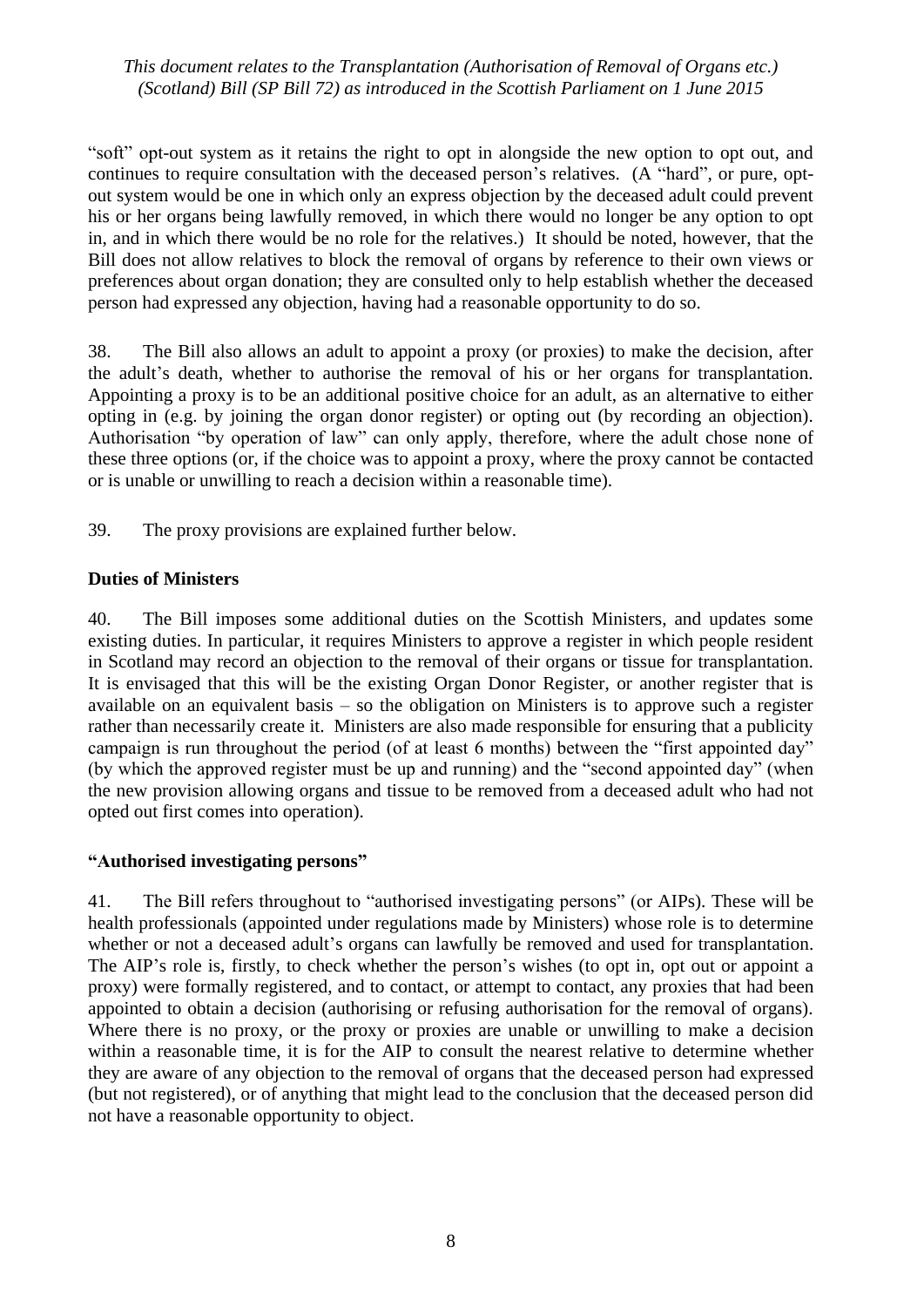## **Persons to whom the Bill applies**

42. The provisions set out in the 2006 Act in relation to children aged 12 or over (sections 8 and 9) and children who die under the age of 12 (section 10) are not affected by this Bill. For them, express authorisation will continue to be required. The changes made by the Bill apply only to adults (defined as people who are aged 16 years and above).

43. For the reasons explained below, the new provision that allows authorisation "by operation of law" only applies, in practice, to people who were not only resident in Scotland at the time of their death, but had (by that time) been habitually resident here for a continuous 6 month period beginning after their 16th birthday and after the day the opt-out register first became available (and a publicity campaign about the new system had begun). Accordingly, the soft opt-out system will not apply to anyone who, for example, dies while on holiday in Scotland, nor will it apply – initially at least – to anyone who has only recently moved to Scotland from elsewhere in the UK (or overseas). However, in view of the fact that Wales has already legislated for a comparable soft opt-out system and that other parts of the UK may follow suit, provision is made in section 16 to allow the 2006 Act to be further amended (by regulations) so it can take a more joined-up approach to people in such circumstances. Such regulations could, in particular, allow the new soft opt-out system to be applied in future to someone who (at the time of their death) had recently moved to Scotland from another jurisdiction that had operated a similar opt-out system for at least as long as Scotland had.

## **Authorisation by operation of law**

44. In terms of moving to a soft opt-out system, the key provision is new section 6B (inserted into the 2006 Act by section 6 of the Bill). This section only applies to an adult who was resident in Scotland at the time of death.

45. Authorisation under that section also requires that all of a number of separate preconditions are met, and it is the job of the authorised investigating person (or AIP) to investigate and reach a conclusion. If any one of the pre-conditions is not met, then there is no authorisation under section 6B, and the organ cannot be removed for the purpose of transplantation under that section.

46. The AIP's first task is to check whether the deceased person had either opted in (e.g. by checking the organ donor register) or opted out (by registering an objection using the new register that Ministers must approve). Then the AIP must check for any proxy appointment and make reasonable efforts to contact that proxy (or any of them, if two or more were appointed). Where there is a proxy, and the proxy makes a decision (whether to authorise organ-removal or not), that decision is decisive and halts the section 6B process. But if there is no proxy, or no proxy can be contacted or can make a decision within a reasonable time, the AIP can move on to the final part of the process – which involves asking questions of the deceased person's nearest relative.

47. The first question that must be asked of the nearest relative is whether the deceased person had a "reasonable opportunity" to opt out (i.e. object to the removal of the organ in question for transplantation). In this connection, a "rebuttable presumption" is created that anyone had a reasonable opportunity to opt out if they were habitually resident in Scotland (as an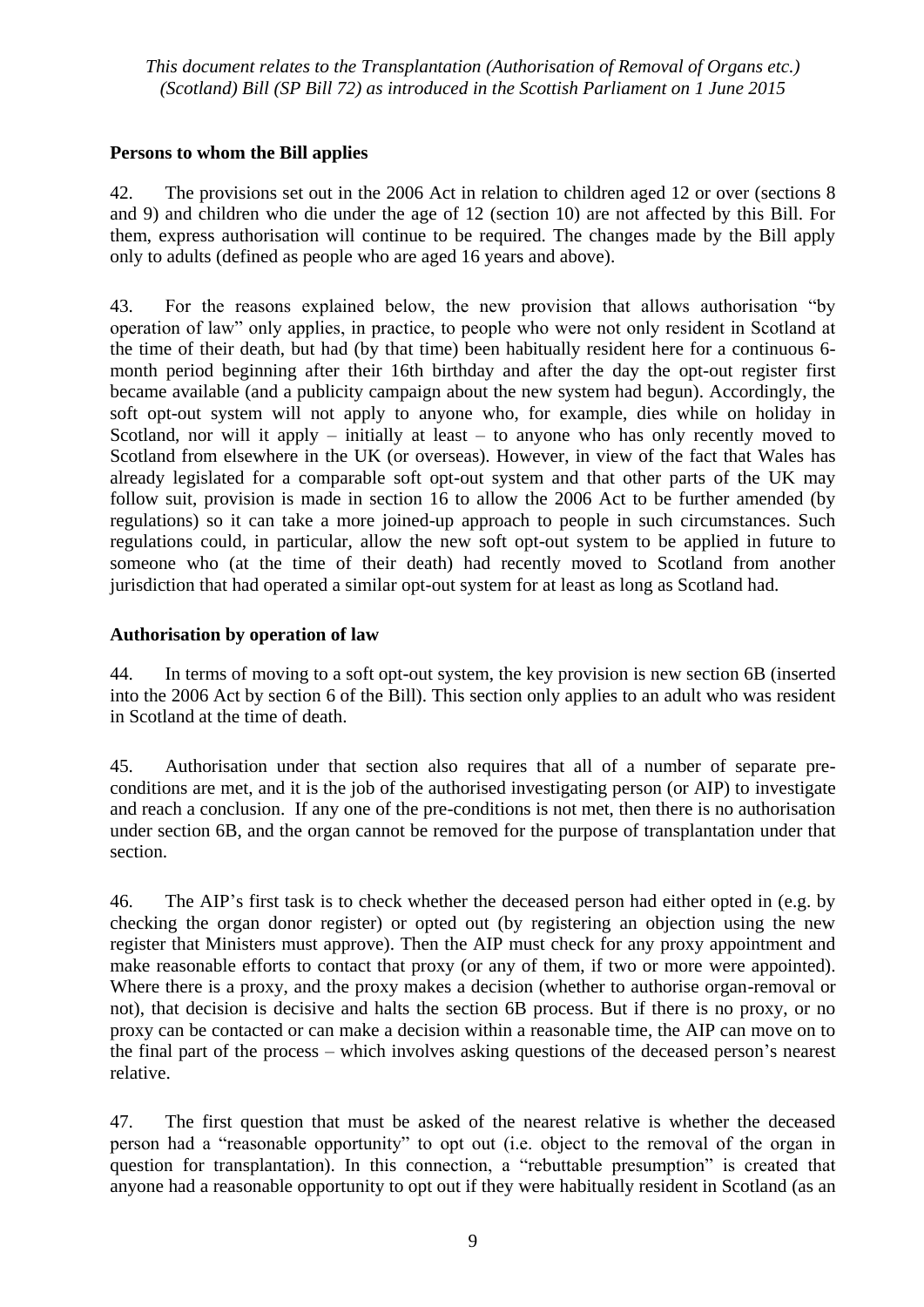adult) for any continuous period of six months beginning after the "first appointed day" – i.e. the day by which an opt-out register must be available, and a publicity campaign drawing attention to it must have begun. The idea here is that it can be reasonably inferred from the fact that the adult did not (in fact) record an objection (to one of their organs being removed) that they had no such objection, only if the adult was aware that they had the option of objecting, understood the possible consequences of not exercising that option, and had a convenient and reliable means of exercising that option if they chose to do so. In that context, six months is considered a sufficient time for any adult who wishes to object to do so – but the presumption is rebuttable in case any information comes to light that would lead the AIP to conclude that the adult (despite having been habitually resident in Scotland for at least six months) did not have a reasonable opportunity to object. This might, for example, be because they were not present in Scotland for most of that time, or lacked capacity for a significant part of it.

48. The second question that the nearest relative must be asked is whether they are aware of any (unregistered) objection that the adult had (to the removal of the organ in question for transplantation). This is not about asking relatives to give authorisation themselves: the question is about the deceased person's own view (as understood by the relative), rather than about the relative's personal view. The AIP must decide whether this particular pre-condition has been met taking into account any answer to the AIP's question that is given by the nearest relative (although the AIP may also take into account information from other sources).

#### **Appointing a proxy**

49. The Bill allows any adult to appoint a proxy to make decisions about authorisation (for the removal of the adult's organs for transplantation), on their behalf, after their death. Just as, at present, an adult can authorise the removal of some organs but not all for transplantation, and just as the new option to object may be applied only to some organs and not all, so a proxy may be appointed only for some organs and not all. This allows an adult to make a range of choices, differentiating among their various organs according to their personal views. (Without this flexibility, a person's reluctance to envisage the removal of just one organ could prompt them to object wholesale, thus preventing others from becoming the recipients of the person's other organs even though that would have been quite consistent with the person's wishes.) However, an adult is not permitted to appoint different proxies for different organs (as this would create an additional layer of administrative complexity, for no obvious benefit).

50. To maximise the chances that a proxy will be available to make a decision when required, the Bill allows each adult to appoint up to three proxies, who must be listed in priority order. The AIP is then required to contact them in that order and to give each proxy so contacted a reasonable time to make a decision. Provision is also made to deal with various situations that could arise when it has been necessary to contact more than one proxy in the list (either because the first proxy could not be contacted or because, having been contacted, that first proxy could not, or would not, make a decision quickly). The general aim is to allow the AIP to secure a decisive answer to the question of authorisation as quickly as is consistent with giving the individuals involved a reasonable time to make difficult decisions in potentially distressing circumstances.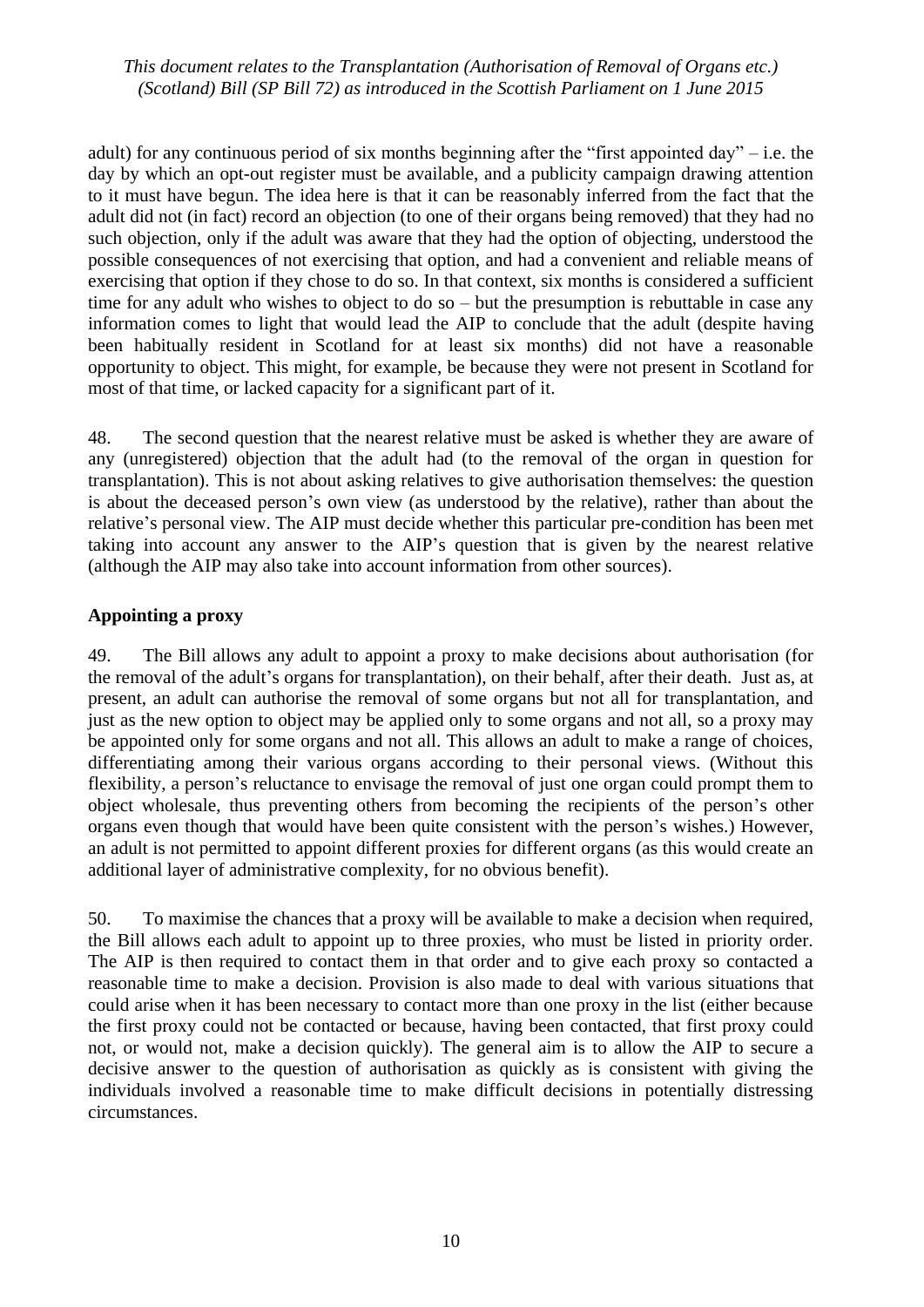## **The nearest relative**

51. As noted above, the new soft opt-out system created by the Bill (in new section 6B of the 2006 Act) requires active consultation with the deceased person's nearest relative.

52. In this context, "nearest relative" is defined by reference to the existing definition of that term in section 50 of the 2006 Act. Under that definition, the nearest relative can be any of the following:

- the adult's spouse or civil partner;
- living with the adult as husband or wife or in a relationship which had the characteristics of the relationship between civil partners and had been so living for a period of not less than 6 months (or if the adult was in hospital immediately before death had been so living for such period when the adult was admitted to hospital);
- $\bullet$  the adult's child:
- the adult's parent;
- the adult's brother or sister:
- the adult's grandparent;
- the adult's grandchild;
- the adult's uncle or aunt;
- the adult's cousin;
- the adult's niece or nephew:
- a friend of longstanding of the adult.<sup>22</sup>

53. Clearly, it would be unrealistic to expect the AIP to work through that entire list exhaustively to find at least one person to consult. Very often, there won't be a problem if the deceased person's close family are already at the bedside, but in other cases the AIP may have no way of knowing what relatives the deceased adult has (whether, for example, the deceased person has any living siblings or cousins), let alone who they are or how to contact them. Accordingly, the Bill only requires the AIP to take account of the views of any relative that he or she can consult, using "best endeavours" within a reasonable time.

54. Section 7 of the 2006 Act allows authorisation to be given by a nearest relative, where the deceased adult had not done so (under section 6). The Bill does not repeal this provision, although it is amended to ensure it cannot be exercised while the question of proxy authorisation is under active consideration. In practice, it is expected that section 7 will be used less frequently once the new soft opt-out arrangements are in place, not least to avoid the emotional burden that asking relatives directly to authorise organ removal can often place on them. But it will remain as one of the means available to give authorisation, and there may still be cases where it is the most appropriate (e.g. where the deceased person's family are keen to take some comfort from their loss by making a positive choice to donate).

<sup>1</sup>  $^{22}$  Section 50 includes other provisions qualifying this list in certain circumstances – for example to allow for stepchildren etc., and to discount relatives under the age of 16.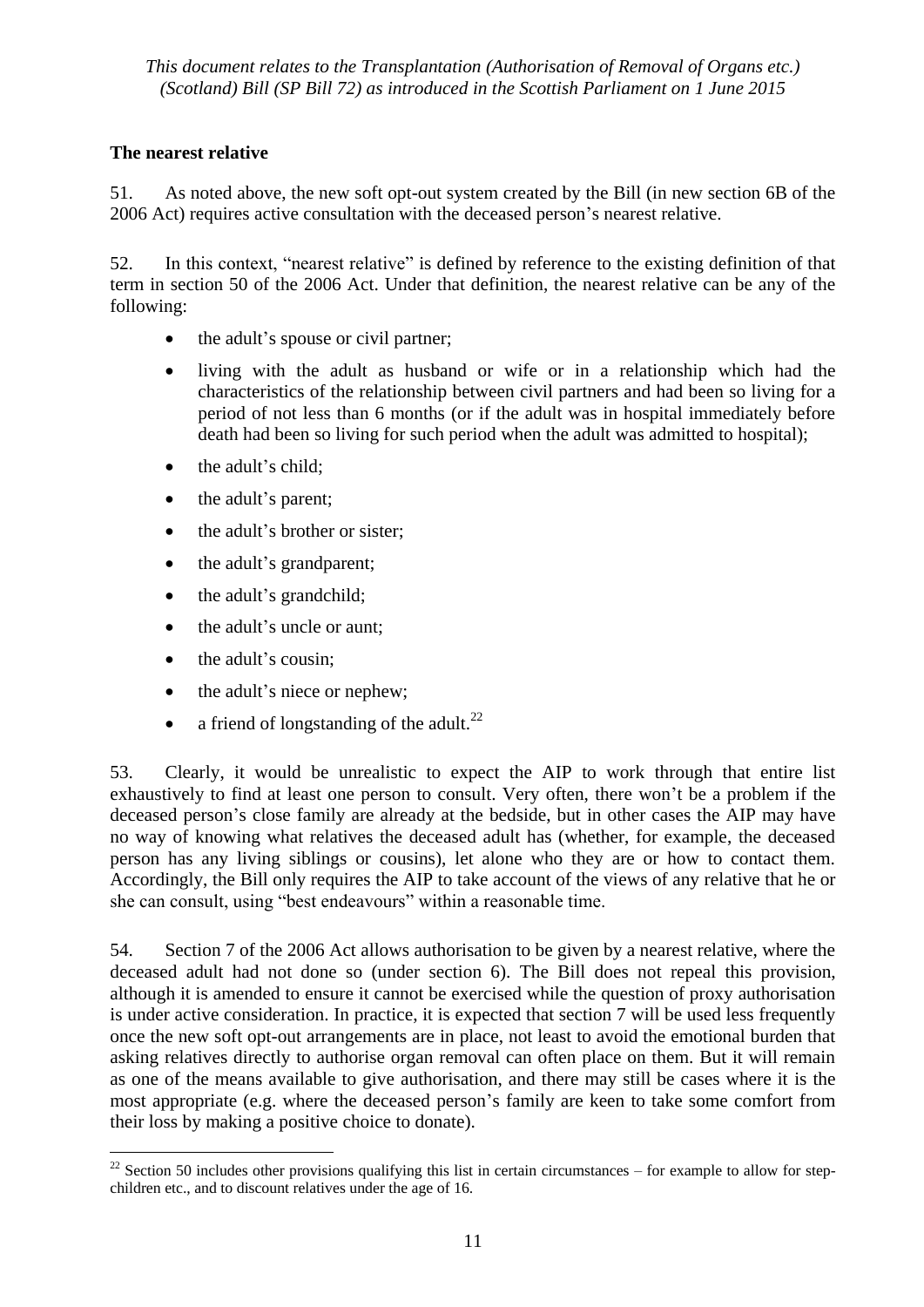55. The main function of the 2006 Act, as amended by the Bill, is to establish (as quickly as reasonably possible) whether it would be lawful to remove part of a deceased person's body for the purpose of transplantation. The AIP's role, in particular, is to state a conclusion on that question under new section 6B, taking into account information provided by the deceased person's nearest relative. But it is important to note that having lawful authority to remove an organ, for example, does not mean it will be removed. The person responsible for the removal must still decide that the organ is suitable for transplantation, and that there is a suitable recipient available. In addition, it is already established practice not to remove organs or tissue if doing so is likely to cause significant distress to the family of the deceased, even if the necessary authorisation for removal exists. (As a result, organs are sometimes not removed even from people whose names are on the Organ Donor Register, or who were carrying a donor card when they died.) Nothing in the Bill changes this, and it is likely to remain the case, even under the soft opt-out system that it creates, that family distress will be taken into account before any final decisions are made.

#### **Commencement**

56. The Bill provides for a staged commencement process. Some provisions come into force on the day after Royal Assent – including provisions imposing duties on Ministers (to approve an opt-out register, and to organise a publicity campaign), and provisions allowing regulations to be made (e.g. to define who qualifies as an authorised investigating person). The main provisions of the Bill come into force on a day appointed by Ministers. By this day (the "first appointed day") an opt-out register approved by Ministers must be available for people to use, and the publicity campaign must have begun. There is then a second appointed day – which must be at least six months after the first – which is when authorisation by operation of law (under the new section 6B) may first apply. This ensures that no AIP can apply the test of whether a deceased adult had a reasonable opportunity to opt out until the adult could have been resident in Scotland for a sixmonth period since the first appointed day.

#### **CONSULTATION**

 $\overline{a}$ 

57. The member's draft proposal was lodged on 26 June 2014, supported by a consultation that ran until 23 October 2014. A summary of the responses was prepared by the Non-Government Bills Unit and published (with the member's commentary) on 6 January 2015, alongside the final proposal. $<sup>2</sup>$ </sup>

58. In total, 559 responses were received: 529 from individuals and 30 from organisations. There was a clear division between individual and organisation views – 80% of individuals supported the principle of the proposal, in contrast to only 36% of organisations.

59. A key theme from supporters was that moving to a soft opt-out system would increase the number of organ donations and thereby bridge the gap between the demand for organs and the current level of donation, while a recurring theme in opposition to the proposal (put forward from religious organisations and faith groups) was that it would undermine the principle of individual consent and the integrity of the individual.

 $23$  The proposal, consultation document and consultation summary are available at: <http://www.scottish.parliament.uk/parliamentarybusiness/Bills/78936.aspx>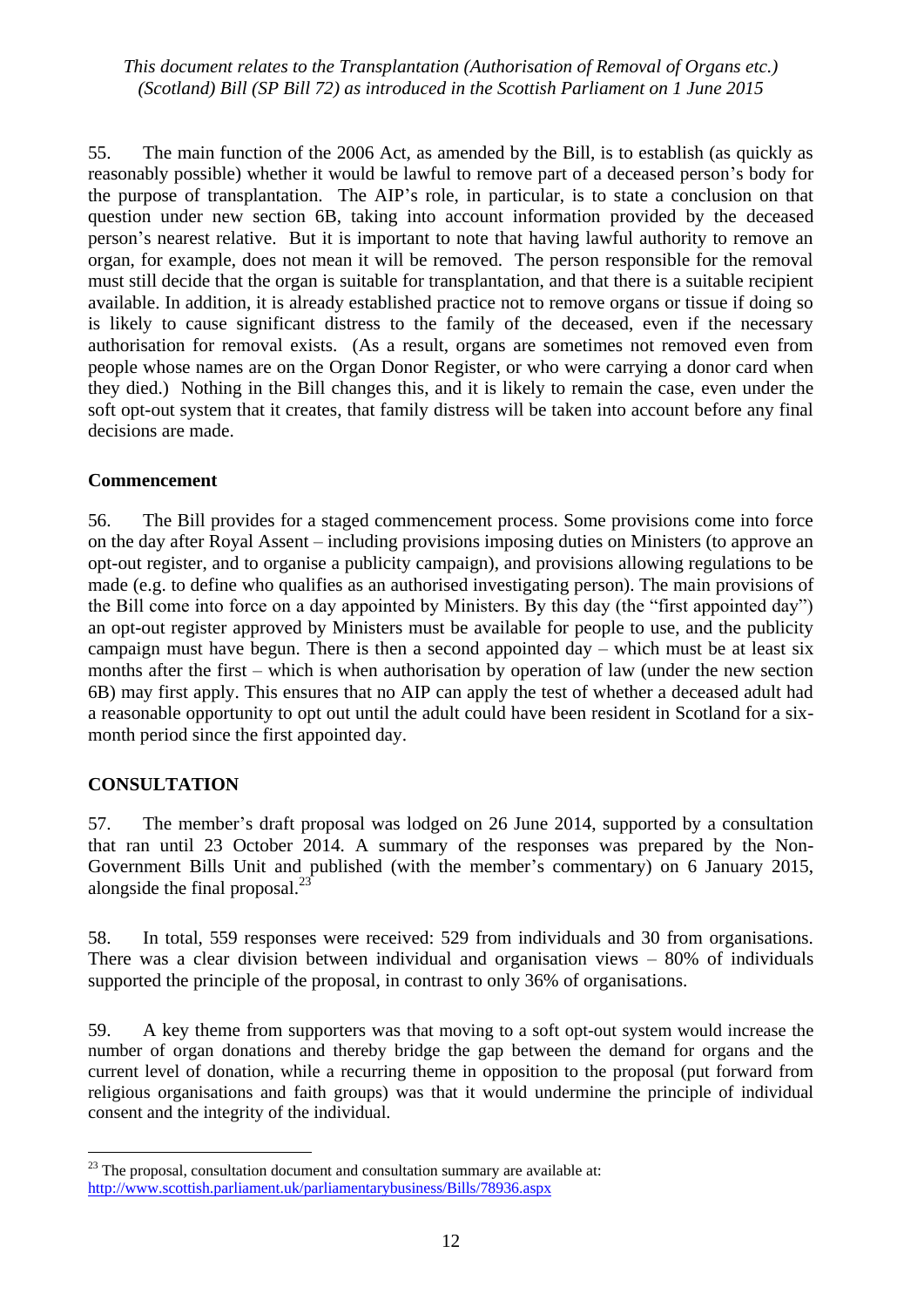## **ALTERNATIVE APPROACHES**

60. Alternative approaches suggested in the consultation responses included keeping the current system or waiting until there has been some post-legislative scrutiny of the Welsh Bill.

61. The member considers that if the current opt-in system is retained in Scotland while awaiting any findings in relation to the Welsh legislation, it could be 2022 before any legislation is introduced in Scotland. It is the member's position that there could be as many as 7,500 deaths across the UK due to lack of organ availability over this period, despite the efforts of the Scottish Government and its partners to raise awareness and increase the number of people on the Organ Donor Register. The member also considers that there is sufficient evidence of the positive benefits of moving to an opt-out system from other countries that have had such a system in place for years, without the need to wait for evidence of its effectiveness in Wales.

62. The member therefore considers that despite best efforts, the pace of change is too slow, and the time is now right to reform the organ donation system. This should be supported by further high profile awareness raising campaigns and education alongside suitable coordination, resourcing and support for specialist healthcare professionals.

63. Another alternative would have been to provide for a "hard opt-out" system. This would have allowed organs or tissue to be removed from any deceased person, with the sole exception of a person who had recorded an objection. This would have been simpler, but risked unnecessarily distressing relatives who would have had no involvement in discussions about transplantation. In particular, it was considered important to retain the existing right for people to opt in (under section 6 of the 2006 Act), to allow those who support transplantation to express their wishes positively, and for a deceased person's nearest relative to give authorisation (under section 7). The Bill also retains a consultative role for relatives, even where authorisation by operation of law (under new section 6B) is being considered, in particular by allowing them to express on the deceased person's behalf any unregistered wishes of that person.

64. The Bill also includes provision for authorisation by proxy (under new section 6A). This is not an essential feature of a soft opt-out system, but has been included in order to extend the range of choices available to people who wish to ensure that their wishes are complied with after their death. For some people who do not have a definite view either way on organ donation, it will still be important to retain some control over who makes the decisions after their death (for example if their relatives are unlikely to be able to agree among themselves).

## **EFFECTS ON EQUAL OPPORTUNITIES, HUMAN RIGHTS, ISLAND COMMUNITIES, LOCAL GOVERNMENT, SUSTAINABLE DEVELOPMENT ETC.**

## **Equal opportunities**

65. The Bill will give legislative backing to measures that the Scottish Government already has in place, such as its recent awareness raising campaigns and the Donation and Transplantation Plan. In particular, there is potential for an increase in donations from within the black and minority ethnic (BME) population, with individuals from within those communities who are at greater risk of conditions that might lead to requiring transplantation (for example, diabetes or heart disease), benefitting from any increase in donations.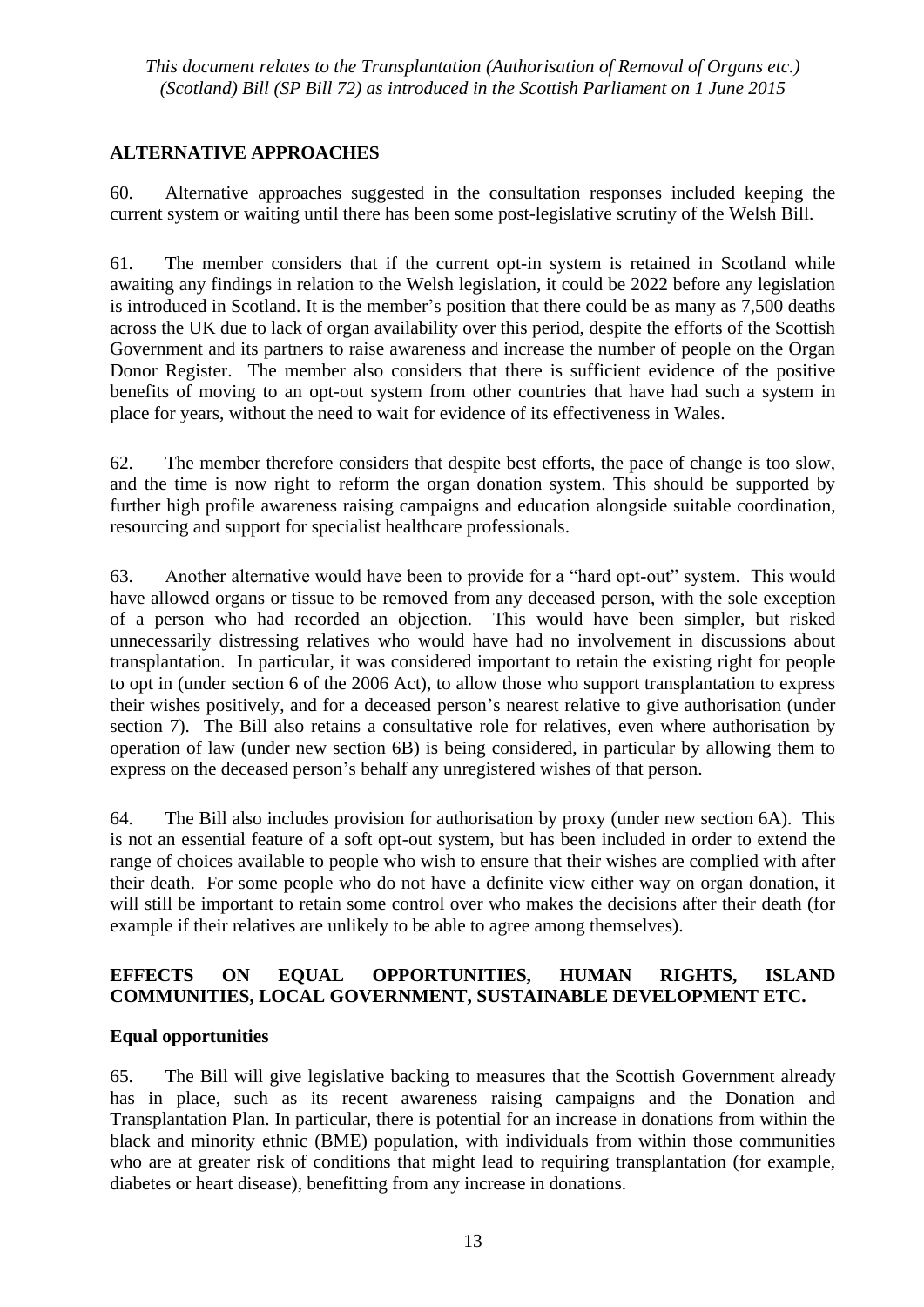66. The Bill will not impact on the rights of those with moral, ethical, faith or cultural objections – these groups will be able to opt out and their relatives will retain the right make the final decision after a family member's death. There is also sufficient time in the process to ensure that members of the public are aware of these rights.

## **Human rights**

67. While some respondents to the member's consultation raised concerns in relation to people's freedom of choice, the Bill does not contravene people's rights under the European Convention on Human Rights. A number of ECHR Contracting States already operate an optout system, and the member considers that the Bill will improve the quality of life of adults who will benefit from transplant operations.

#### **Island communities**

68. It is important that everybody in Scotland has the opportunity to donate their organs or tissues after death, if that is their wish. This was identified in the Donation and Transplantation Plan, with particular regard to those living in island or remote communities, observing that these communities may lack the access to specialist intensive care facilities which are required to enable organ donation to take place.

69. The Plan considered that "donation should be a core activity for all parts of the NHS" and accordingly recommended that "the Scottish Government and the Scottish Transplant Group should look at options to ensure that individuals who live in remote parts of Scotland are able to donate if they wish to do so. Consideration should be given to transportation arrangements to enable potential donors to be moved to hospitals which can facilitate donation if necessary and appropriate".

## **Local government**

70. The Bill will encourage a coherent, coordinated approach to managing the organ donation register, involving potential donors, their families or proxies, health boards and specialist healthcare professionals. There is no direct impact on local authorities.

#### **Sustainable development**

71. The UK Shared Framework for Sustainable Development<sup>24</sup> was adopted by the Scottish Government in 2005. Commitment to the Framework was reaffirmed in the recent draft Scottish Planning Policy.<sup>25</sup> The Framework includes the principles: *"Ensuring a Strong, Healthy and Just Society – meeting the diverse needs of all people in existing and future communities, promoting well-being, social cohesion and creating equal opportunity for all"* and *"Using Sound Science Responsibly".*

 $\overline{a}$  $24$  UK Shared Framework for Sustainable Development (2005), Available at: <http://www.scotland.gov.uk/News/Releases/2005/03/07102535>

Scottish Planning Policy for Sustainable Development, paragraph 24. Available at: <http://www.scotland.gov.uk/Publications/2013/04/1027/3>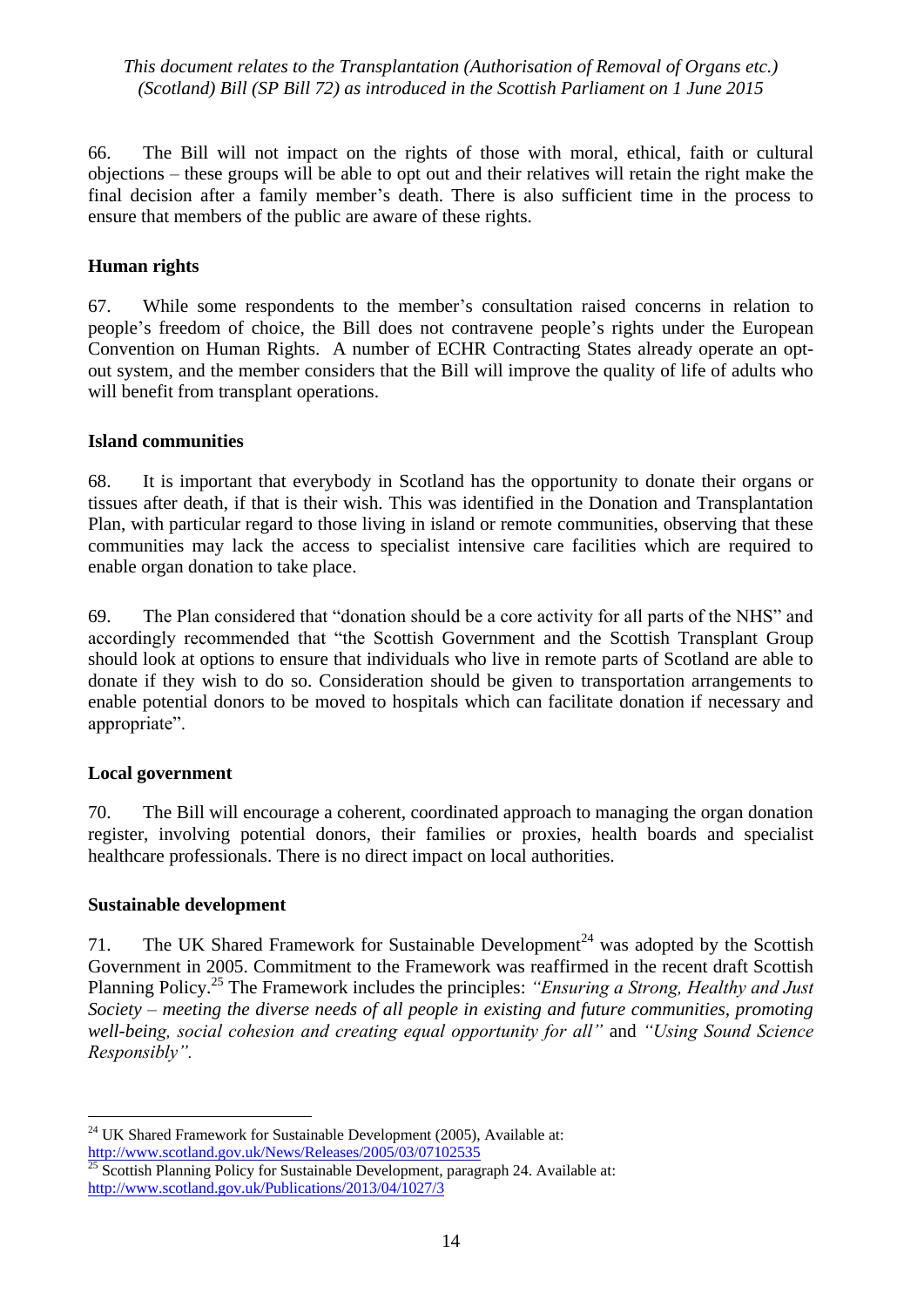72. The Bill has the potential to contribute towards these principles by increasing the number of organs that are available for donation, not just within the BME population but more widely, and through continuous improvement and investment in coordination and resources for the healthcare professionals.

73. The Scottish Government's National Performance Framework, *"Scotland Performs"*, 26 measures and reports on progress in creating a more successful country, with opportunities for all to flourish through increasing sustainable economic growth.

74. This Bill will assist with that progress, by contributing towards some of the targets, objectives, indicators and outcomes set out in the National Performance Framework, in particular by tackling inequalities in Scottish society (e.g. increasing registration within the BME population), to help to reduce premature mortality, and increasing healthy life expectancy.

1

<sup>26</sup> Scottish Government. National Performance Framework, *Scotland Performs.* Available at: <http://www.scotland.gov.uk/About/Performance/scotPerforms>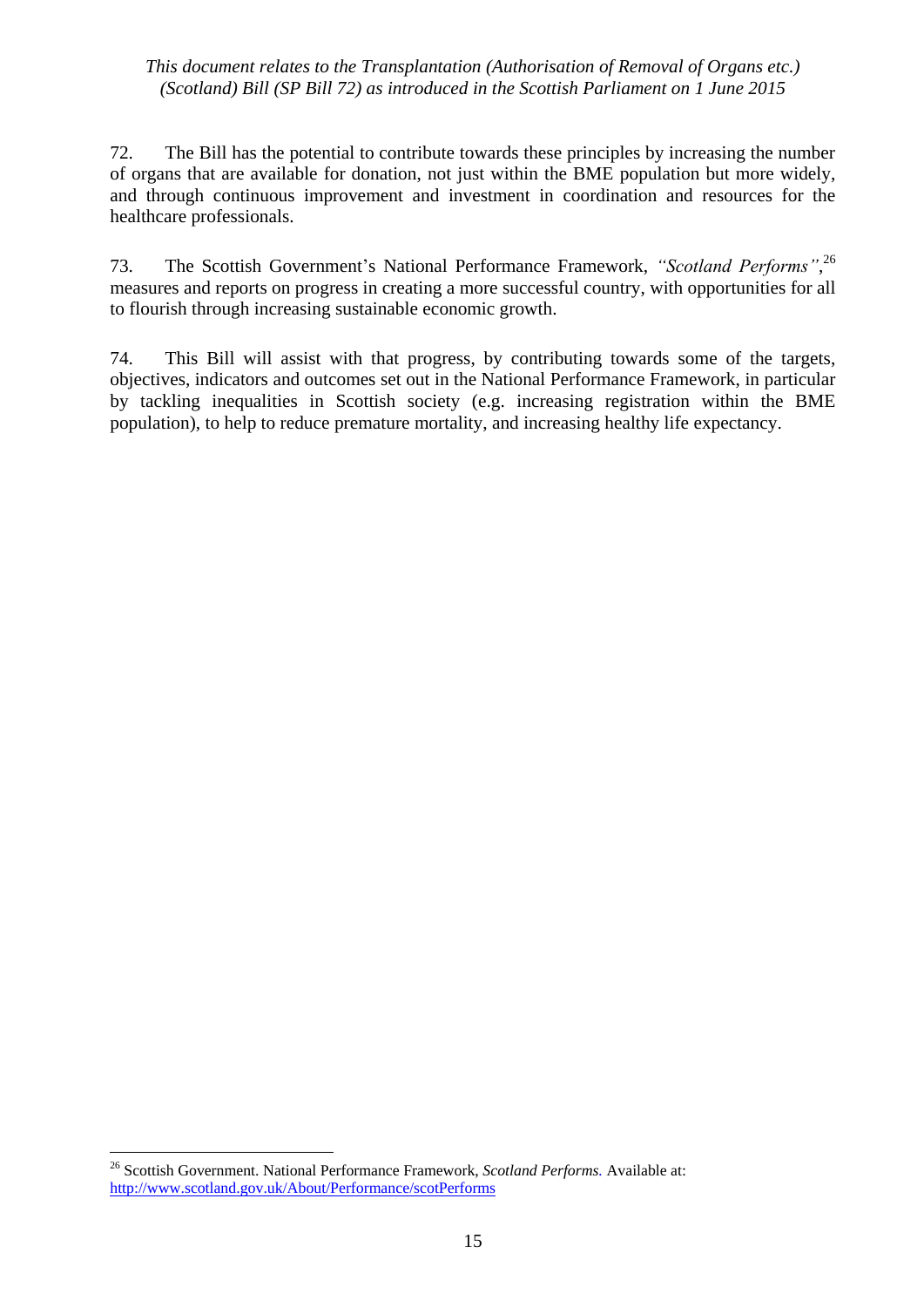Annexe

## **PROCESS UNDER 2006 ACT (AS AMENDED BY BILL) TO ESTABLISH WHETHER ORGANS MAY LAWFULLY BE REMOVED FOR TRANSPLANTATION**